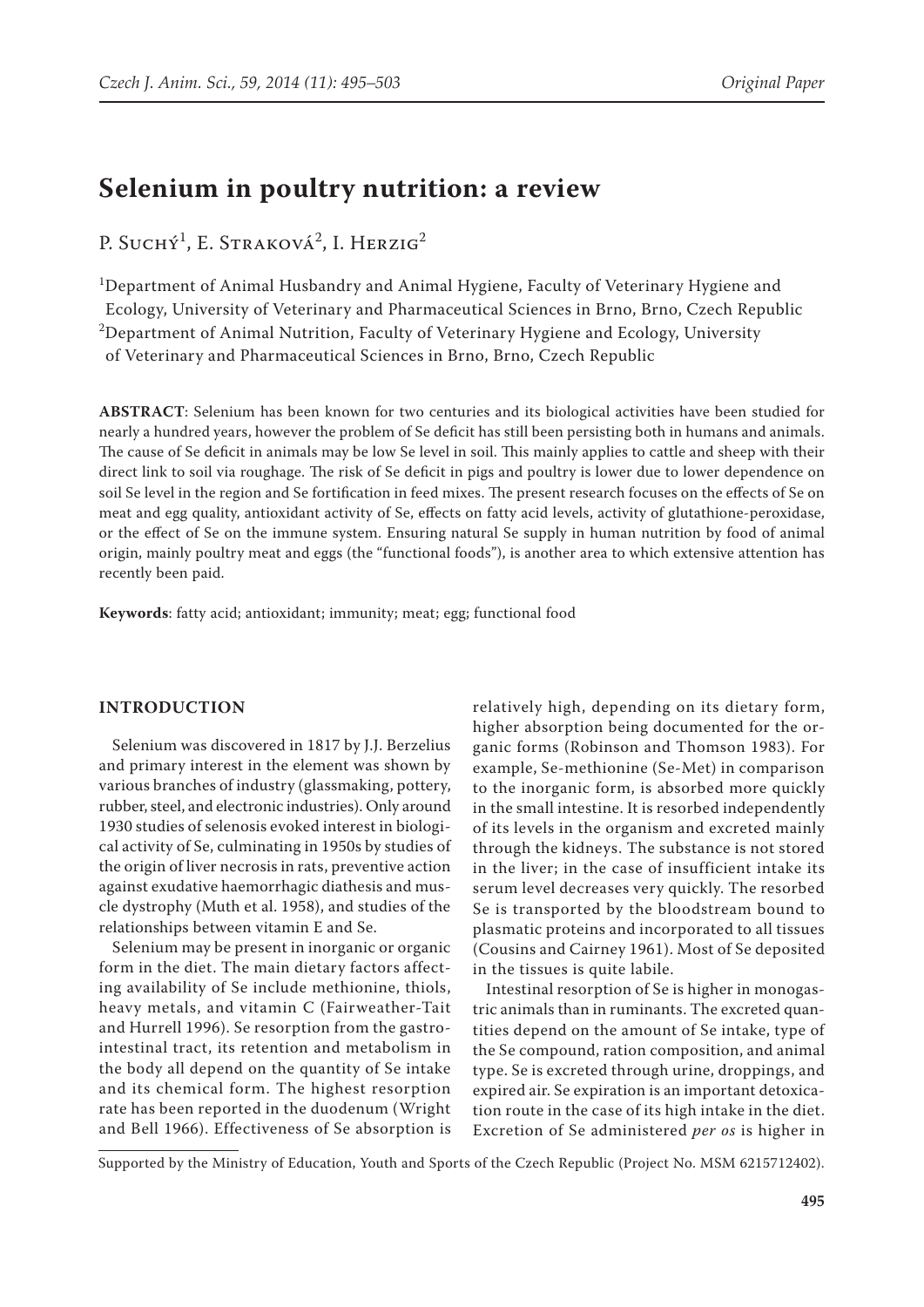the faeces than in the urine in ruminants and the ration is opposite in monogastric animals.

Se is a trace element performing important biological functions in many organisms including humans. It usually affects organisms in a strictly dosage dependent manner being essential at low and toxic at higher concentrations (Umysova et al. 2009). An extensive study on Se in poultry breeder nutrition published Surai and Fisinin (2014).

### **Selenium sources and their efficiency**

Sources of Se can be divided into several groups according to their efficiency:

*Elementary selenium.* Elementary Se is stable and exists in modifications. It is virtually biologically inactive, especially for its poor resorption.

*Inorganic selenium compounds.* Inorganic Se (sodium selenite) is not too biologically active. It accelerates oxidization processes in organism and may cause health problems. Most inorganic selenium is excreted from the body. Higher doses are toxic.

*Organic selenium compounds.* Organic selenium compounds perform a key role in biological processes. They are more active than inorganic salts. They are part of proteins and include Se-Met and selenocysteine (Se-Cys). Se-Met exists in two isomer forms,  $D$  and  $L$ , and was identified in plant proteins (Schrauzer 2000). Only the l-form occurs naturally, p-form may only be prepared synthetically. This form makes up to 50% of the total Se content in vegetarian food and higher organisms are unable to synthesize it (Schrauzer 2000). Se-Cys is the only Se compound forming part of effective selenium enzymes. It is mainly found in food of animal origin and in plants able to accumulate high levels of Se (Hartikainen 2005). Se-Met is quickly absorbed with the consequence of higher blood levels in comparison to inorganic Se. Bioavailability of Se depends on the chemical compound it is part of. Organically bound Se is mostly used in the form of Se-enriched yeast or other preparations. Se-enriched yeast contains Se in the form of Se-Met. This form is also contained in most plants and cereals.

Most of Se in the inorganic form is excreted via urine while its organic form is excreted via faeces (Groce et al. 1971; Hitchcock et al. 1978). Se in its organic form shows higher bioavailability (75.7%) than Se bound in the inorganic form (49.9%) (Mahan et al. 1999). This is manifested by higher levels of organic Se in all tissues and anatomies.

It should be noted that activity of glutathione peroxidase (GSH-Px) in the serum remains the same both in the organic and the inorganic form. Maximum activity of GSH-Px is already achieved at the Se level of 0.1 mg/kg of fodder in the case of both organic and inorganic form. This activity is independent on the chemical form (Xia et al. 1992).

*Other selenium-enriched feedstuffs.* In addition to organic Se compounds, other sources have been tested and utilized, such as selenium-enriched algae *Scenedesmus quadricauda* (selenium-enriched *Scenedesmus* biomass) (Umysova et al. 2009; Skrivan et al. 2010a), Se-enriched unicellular alga *Chlorella* (Travnicek et al. 2007), Se-enriched yeast (Briens et al. 2013; Nyquist et al. 2013; Yuan et al. 2013) or selenium chelate (De Almeida et al. 2012).

Effect of chelated Se dietary supplementation on broiler chicken meat quality was studied by De Almeida et al. (2012). Chelated Se in the feed improved the meat quality by reducing the lipid oxidation and cooking loss, however it did not increase the GSH-Px activity.

*Nano-selenium.* Products of nanotechnology have begun to be applied in the area of nutritional supplements and have become largely available and usable now. A good example may be nanoelements, including nano-selenium (nano-Se), with noted significant increase of chemical reactivity. The consequences include changed efficiency as well as potential toxicity of the elements. Effects of nano-Se on yield, meat quality, immune functions, oxidization resistance, and Se levels in tissues of broilers were studied by Cai et al. (2012), who reported significant effects on GSH-Px activity, free radical inhibition, and serum levels of IgM. Yield indicators were unaffected.

Biological effects of nano red elemental selenium (nano-Se) were studied by Zhang et al. (2001). Nano-Se has a 7-fold lower acute toxicity than sodium selenite in mice. In Se-deficient rat, both nano-Se and selenite can increase tissue Se and GSH-Px activity. Nano-Se and selenite are similarly cell growth inhibited and stimulate synthesis of GSH-Px, phospholipid hydroperoxide glutathione peroxidase, and thioredoxin reductase. Nano-Se shows less pro-oxidative effects than selenite, as measured by cell growth. These results demonstrate that nano-Se has a similar bioavailability in the rat and antioxidant effects on cells.

Se fulfils a number of significant functions by means of specific selenium enzymes, including antioxidant protection of the organism against free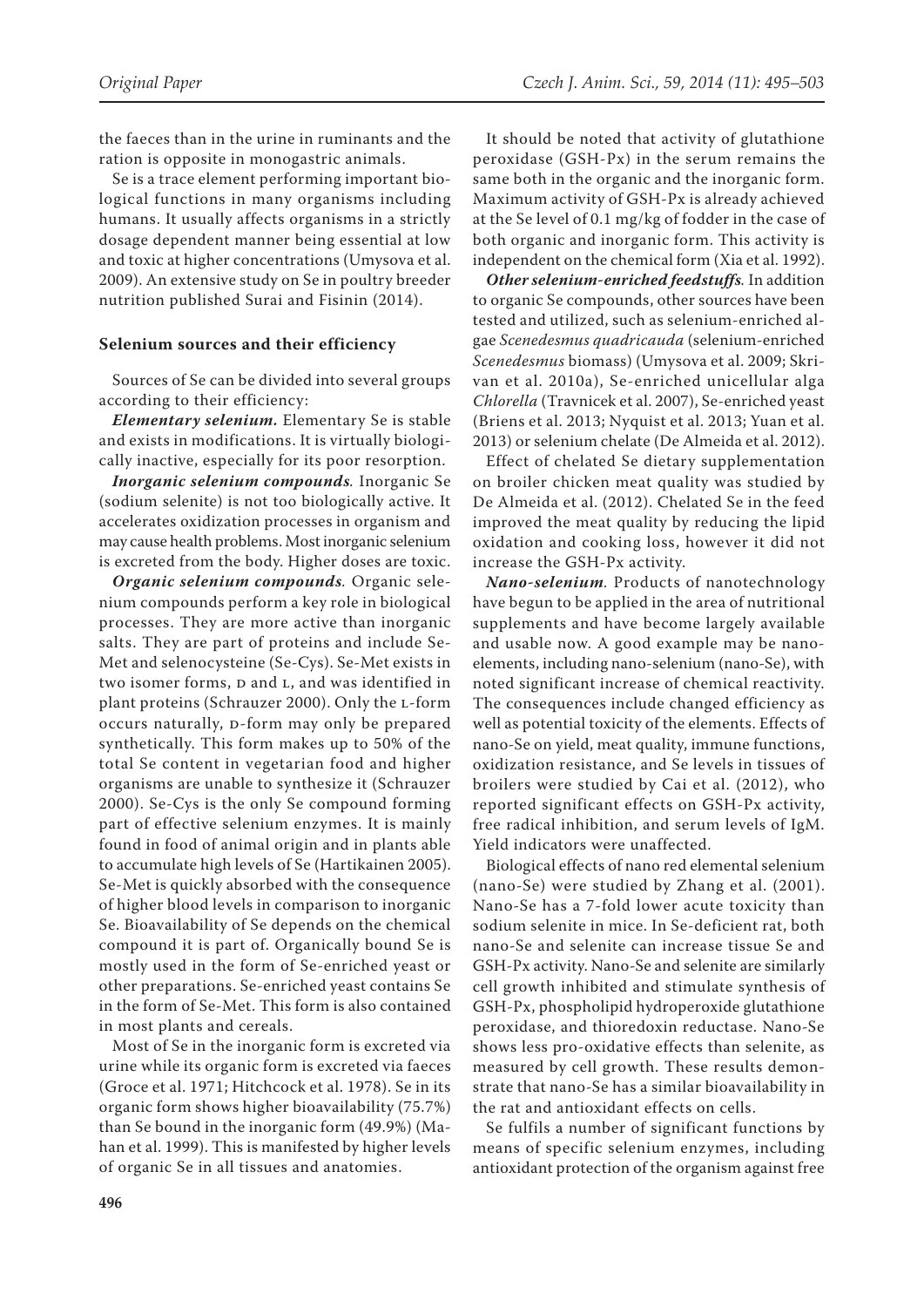radicals, maintenance and strengthening of natural immunity of the organism, support for correct function of the thyroid gland and reproductive organs, and in the case of humans also significant prevention of cardiovascular diseases, breast, lung, prostate, colon, and rectum carcinomas and maintenance of mental health.

### **Selenium and poultry yield**

Effects of various sources and levels of Se in the diet on poultry yield have been subject of a number of studies (Dlouha et al. 2008; Attia et al. 2010; Heindl et al. 2010; De Medeiros et al. 2012; Yang et al. 2012; Chen et al. 2013; Habibian et al. 2013; Rama Rao et al. 2013 a.o.). The achieved results are not uniform, both negative and positive responses being reported.

*Negative response to the application of inorganic and organic sources of Se.* Rama Rao et al. (2013) studied various levels (0, 100, 200, 300, or 400 μg/kg diet) of organic Se in broiler chickens in tropical conditions. The results of the study indicate that the supplementation of Se did not influence body weight and feed efficiency. Similar findings have been reported by Chen et al. (2013), who fed the chickens with different levels of selenium yeast. The results showed that effects of different levels of Se on growth performance, slaughter performance, the immune status, drip loss, and flesh did not significantly differ. Organic Se was also fed to broiler chicks by De Medeiros et al. (2012). The results revealed that the supplementation with organic Se did not affect productive characteristics of the broilers.

The effects of dietary vitamin E (0, 125, and  $250 \text{ mg/kg}$ , Se (0, 0.5, and 1 mg/kg), or their different combinations under either thermoneutral or heat stress conditions were studied by Habibian et al. (2013). Body weight and feed intake were not influenced significantly by dietary vitamin E and Se, whereas feed conversion was improved significantly by 125 mg/kg vitamin E. The different levels of selenium and vitamin E applied in the feed mixtures were found not to affect the final body weight of the chickens (Zdunczyk et al. 2011).

*Positive response to the application of inorganic and organic sources of Se.* In contrast to the above-mentioned reports, Attia et al. (2010) stated that addition of organic and inorganic Se improved the productive and reproductive performance of Gimmizah breeding hens. Effect of

organic and inorganic Se supplementation on growth performance, meat quality, and antioxidant status of broilers was also studied by Yang et al. (2012). In the control group, 0.3 mg/kg inorganic Se (Na<sub>2</sub>SeO<sub>3</sub>) was added to the diets while in the experimental group, 0.3 mg/kg organic Se (Seenriched yeast) was added to the same basal diets. The results show that organic Se could increase daily weight gain and feed intake by 8.92 and 3.99%, and decrease survival rate and feed conversion by 0.93 and 4.84%, respectively, indicating that the effects of organic Se on broiler growth performance were better than those of inorganic Se.

Dlouha et al. (2008) studied the effects of supplementation of dietary sodium selenite and sodiumenriched alga *Chlorella* on the growth performance of sexed broiler cockerels Ross 308. The basal diet was supplemented with 0 (control) or 0.3 mg/kg Se from sodium selenite or Se-Chlorella (Se-CH). Dietary supplementation with Se-CH increased body weight. Also Heindl et al. (2010) confirmed that Se addition influenced body weight in 21- and 35-day-old broiler chickens. Significantly higher body weight at 35 days of age was determined in chickens receiving 0.15 mg of Se from seleniumenriched yeast (Sel-Plex® SP) and 0.3 mg of Se from selenium-enriched yeast contrary to dietary treatment with a lower level of Se from seleniumenriched alga *Chlorella* per kg of feed. Feeding of selenized yeast increased the live body weight of chickens compared with the controls (Rozbicka-Wieczorek et al. 2012).

As there is a relation between Se and vitamin E in the sense that vitamin E "spares" the need of Se, it may be deduced that a positive effect on chicken yield indicators may be manifested even in the case of an insufficient supply of both these substances. The need for Se decreases inversely to vitamin E levels, which documents the sparing effect of vitamin E on the need for Se (Toulova et al. 1977), or Se deficiency increases the need for vitamin E (De Almeida et al. 2012).

## **Selenium and meat and egg quality**

Antioxidant effects of selenium are manifested in meat quality by reduced oxidization of lipids (Skrivan et al. 2008, 2012; De Almeida et al. 2012), as well as by better colour stability of heme pigments (Yang et al. 2012). Se also positively affects reduction of weight loss of meat, expressed by loss of water by dripping (Wang et al. 2011b; Yang et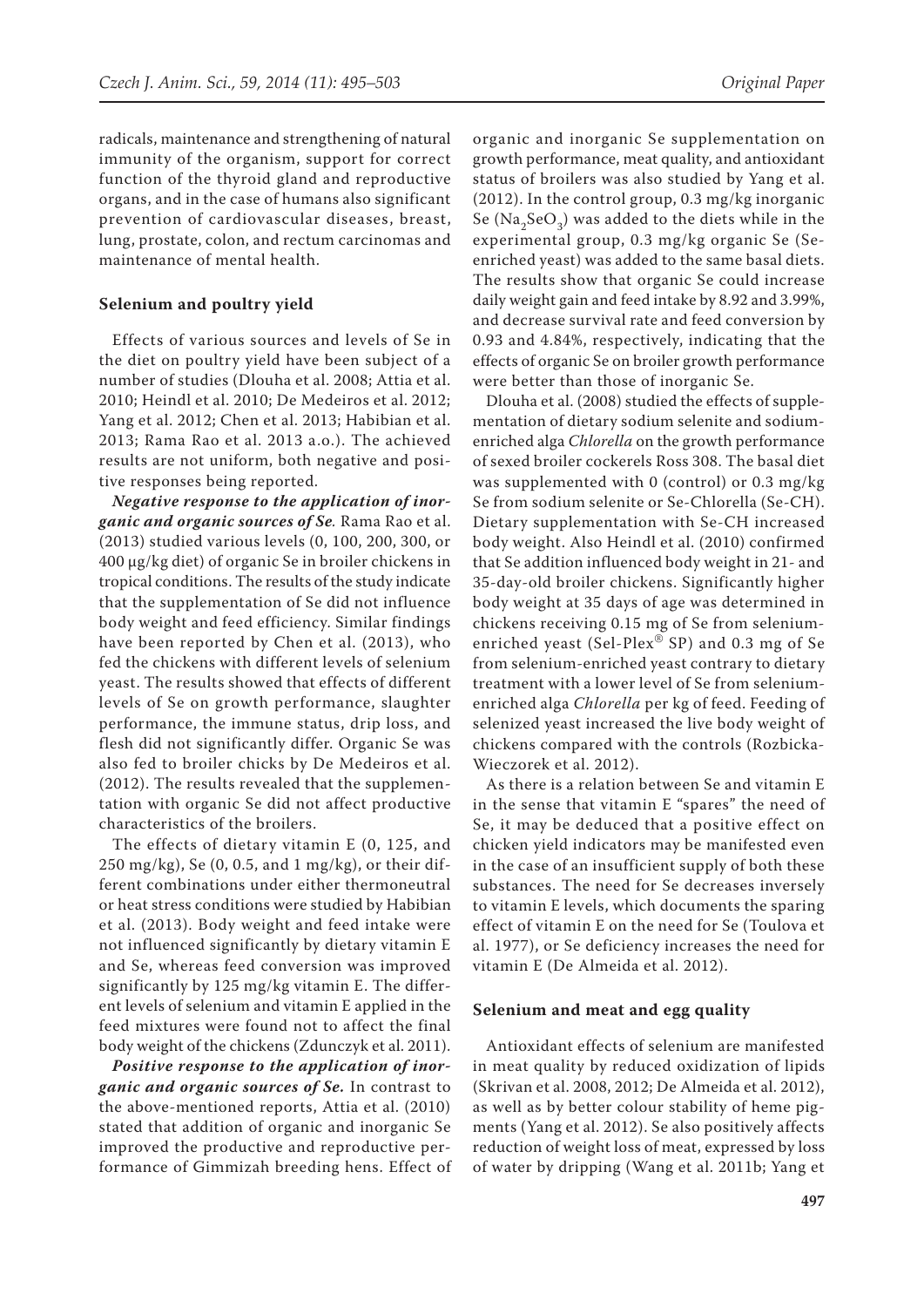al. 2012; De Medeiros et al. 2012) and improvement of certain organoleptic properties of broiler chicken meat. Se-rich meat is more juicy, crispy, and better looking. For animal fodder enrichment, Se is used in combination with other antioxidants, such as tocopherol (vitamin E).

Positive effects of Se on quality and stability of broiler chicken meat have been confirmed by a number of authors (Heindl et al. 2010; Wang et al. 2011b, c; De Almeida et al. 2012; De Medeiros et al. 2012; Yang et al. 2012 a.o.). Further studies focus on the effects of Se on egg quality (Attia et al. 2010; Skrivan et al. 2013).

*Quality and stability of chicken meat.* Values of Se levels in meat and other animal products show seasonal fluctuations and significant changes related to ration composition. Se shows a clearly positive effect on the quality or stability of poultry meat. Oxidative stability in broilers under heat stress is improved by supplemental vitamin E and Se (Harsini et al. 2012).

Compared with the control (Na<sub>2</sub>SeO<sub>3</sub>), organic Se (Se-enriched yeast) increased meat red colour degree of chest and thigh muscles by 13.98 and 20.83%, respectively; the drip losses of chest and thigh muscles were decreased by 13.57 and 24.92%, respectively (Yang et al. 2012). Se in the feed improved meat quality by reducing the lipid oxidation and cooking loss (De Almeida et al. 2012).

The supplementation with Se produced a linear reduction on the abdominal fat of the carcasses assessed. Regarding meat quality, the supplementation with organic Se linearly increased pH levels at the breast. Besides, it linearly reduced the loss of water by pressure and the shear force, which in turn improved the final quality of meat (De Medeiros et al. 2012).

Skrivan et al. (2012) studied oxidative stability of meat of broilers fed diets enriched with vitamin C (280 and 560 mg/kg) and Se (sodium selenite or selenized yeast, 0.3 mg/kg). Both Se sources increased the activity of GSH-Px and the oxidative stability of meat. Diets supplemented with vitamin C and Se increased protein concentrations in meat. Vitamin C reduced lipid oxidation in meat stored for 5 days.

*Egg quality.* Levels of Se and α-tocopherol in eggs of egg-laying hens fed diets enriched with Se-Met, sodium selenite, and vitamin E were studied by Skrivan et al. (2010b). Supplementation of either form of Se significantly increased the Se concentration in egg yolks and whites, with a more pronounced

effect caused by Se-Met. Supplementation of Se-Met significantly increased α-tocopherol content in eggs. A moderate decrease in yolk cholesterol was observed in hens fed Se-Met and α-tocopherol.

In the case of egg-laying hens fed diets supplemented with vitamin C, sodium selenite or selenized yeast, Skrivan et al. (2013) noted significantly increased laying performance; however, vitamin C significantly decreased feed intake and egg production. Both selenite and Se-enriched yeast increased vitamin E concentration in yolk and Se concentration in yolk and albumen. The oxidative stability of yolk lipids was improved in hens fed diets supplemented with sodium selenite, but not in those fed diets supplemented with Se-yeast. The combined supplementation of vitamin C and Se did not prove to be successful.

Different Se levels of the organic and inorganic form and their interaction did not significantly affect egg production percentage, and most of egg quality traits. Egg weight and egg mass significantly increased and the feed conversion ratio was significantly improved due to Se supplementation compared with hens fed the control diet. In addition, the levels of organic and inorganic Se and their interaction significantly decreased plasma cholesterol concentration. Yolk selenium concentration significantly increased due to Se supplementation and the greatest increase was recorded by a group fed a high-level (0.40 mg) organic Se diet (Attia et al. 2010).

Se concentration in diets affected significantly the content of Se in albumen and yolk (Kralik et al. 2009). Eggs laid by hens contained  $11-19 \mu$ g of Se, with more Se in the yolk. If a high Se intake in fodder is achieved, Se levels in eggs increase and Se distribution between yolk and white changes in favour of the egg white. This finding has led to utilization of eggs as a source of Se. Seleniumenriched organic eggs represent a modern "functional organic food" containing Se in a biologically available form.

*Functional foods.* Sufficient and natural supply of essential nutrients in a suitable and available form can be achieved by consumption of "functional organic food". This mainly means food of animal origin (meat, eggs, milk) when the animals are kept on a specially adapted diet enriched with substances whose levels in standard food are insufficient. These modern "functional organic foods" also include selenium organic eggs. These eggs contain super-standard levels of Se in the form of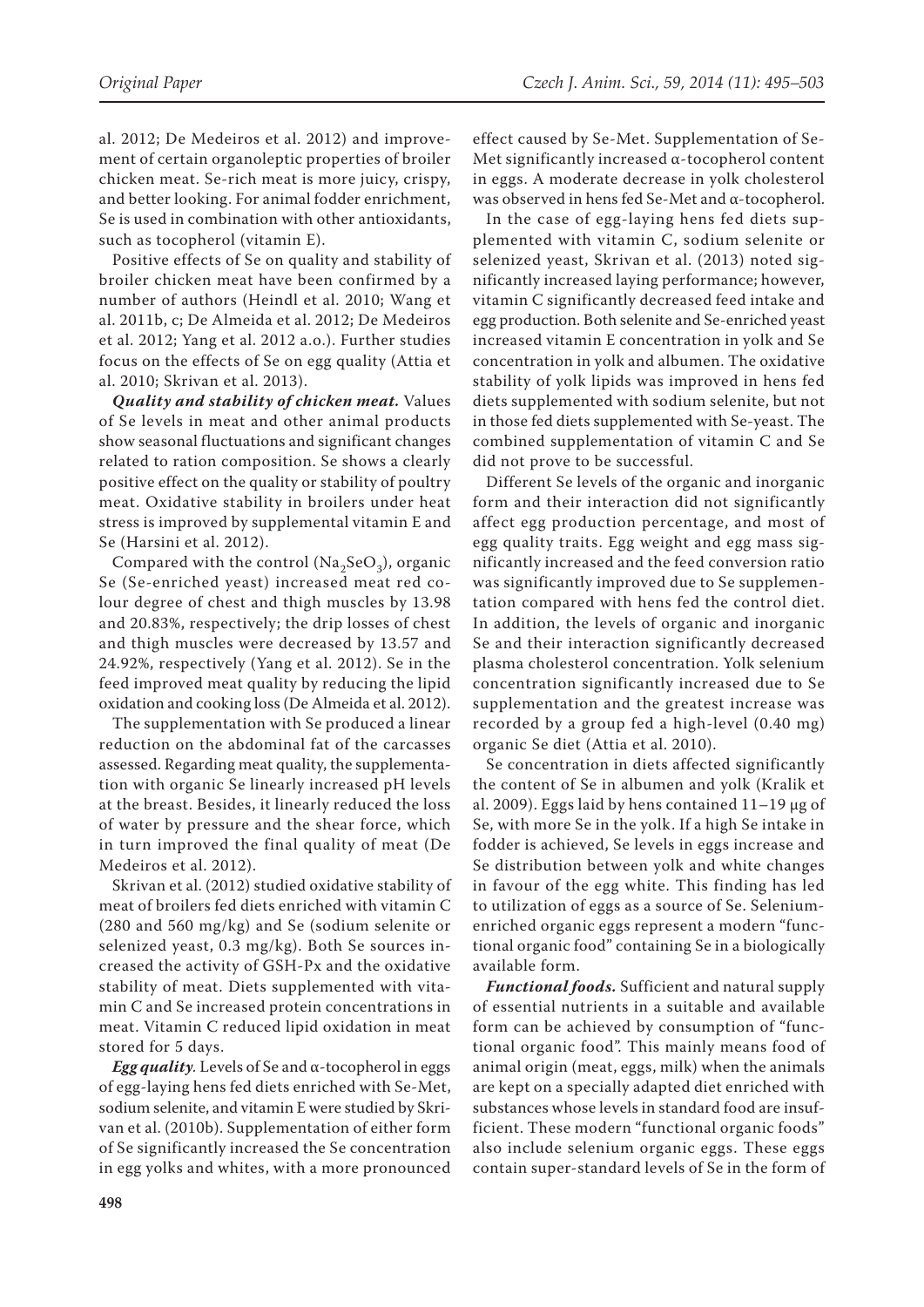the essential amino-acid Se-Met. The Se level in a standard egg is 11 µg, while the selenium-enriched organic egg contains 32.6 µg of Se. Consumption of two selenium-enriched organic eggs a day covers over 70% of the Se daily dose recommended to humans.

Fish and mushroom, although containing high levels of Se, are known for relatively low bioavailability of their Se, while high bioavailability of Se is reported for meat, wheat, and selenium yeast (Levander et al. 1983; Van der Torre et al. 1991).

# **Selenium and antioxidant stability of chicken meat**

The antioxidant effect of Se on the stability of broiler chicken meat has been documented by a number of authors (Dlouha et al. 2008; Skrivan et al. 2008; Wang et al. 2011c; Liao et al. 2012; Yang et al. 2012; Rama Rao et al. 2013 a.o.).

The inclusion of Se-Chlorella in the diet enhanced the oxidative stability of meat in broilers expressed as reduced malondialdehyde values in breast meat after a 0-, 3-, and 5-day refrigeration at 3–5°C (Dlouha et al. 2008). Skrivan et al. (2008) confirmed these findings in a similar study.

Comparisons of effects of various forms of Se in the diet on growth, meat quality, Se storage, and antioxidant properties in broilers were performed by Wang et al. (2011b). The addition of L-Se-Met and d-Se-Met increased Se concentration in serum and different organs studied of broilers in comparison with broilers fed sodium selenite (SS) diet. Therefore, dietary L-Se-Met and D-Se-Met supplementation could improve antioxidant capability and Se deposition in serum and tissues and reduce drip loss of breast muscle in broilers compared with SS. Besides, L-Se-Met is more effective than D-Se-Met in improving antioxidant status in broilers. Yang et al. (2012) confirmed that the effects of organic Se on enhancing body oxidation resistance were superior to those of inorganic Se.

The antioxidant status of 1-day-old chicks was greatly improved by maternal Se-Met intake in comparison with maternal sodium selenite intake and was evidenced by the increased GSH-Px activity in breast muscle, superoxide dismutase activity in breast muscle and kidney, glutathione concentration in kidney, total antioxidant capability in breast muscle and liver, and decreased malondialdehyde concentration in liver and pancreas of 1-day-old chicks (Wang et al. 2011a).

Information on the combined effect of dietary vitamin C and Se on the composition and oxidative stability of meat of broilers is mentioned by Skrivan et al. (2012). Male broiler chickens were fed a maize-wheat-soya diet supplemented with vitamin C at 280 and 560 mg/kg of diet, and Se (sodium selenite or selenized yeast) at 0.3 mg/kg for 5 weeks. In the meat of broilers fed these diets, vitamin C decreased the lipid oxidation of meat that had been stored for 5 days. No sparing effect of vitamin C was apparent on the amount of vitamin E in the meat. Selenized yeast was more effective in the enrichment of meat with Se than Se alone. Both Se sources increased the activity of GSH-Px and the oxidative stability of the meat.

The effects of sodium selenite (SS) and selenium yeast (SY) alone and in combination (MS) on the Se content, antioxidant enzyme activities (AEA), total antioxidant capacity (TAC), and oxidative stability of chicken breast meat were investigated (Ahmad et al. 2012). The results showed that the highest GSH-Px activity was found in the SS-supplemented chicken breast meat; however, SY and MS treatments significantly increased the Se content and the activities of catalase (CAT), total superoxide dismutase (T-SOD), and TAC, but decreased the malondialdehyde content at 42 days of age. Twelve days of storage at 4°C decreased the activity of GSH-Px, but CAT, T-SOD, and TAC remained stable. SY decreased the lipid oxidation more effectively in chicken breast meat. It was concluded that SY and MS are more effective than SS in increasing the AEA, TAC, and oxidative stability of chicken breast meat.

## **Selenium and activity of glutathione-peroxidase**

Glutathione peroxidase is an enzyme transforming the toxic and carcinogenic hydrogen peroxide to harmless water and oxygen. Its activation requires small amounts of Se (selenocysteine), probably substituting sulphur in the glutathione molecule and causing development of modified enzyme GPx4. The basic function of GSH-Px is elimination of excessive peroxide and hydrogen peroxides of fatty acids resulting from oxidative elimination of lipids (De Almeina et al. 2012). In this it acts in synergy with vitamin E.

Lipid peroxidation in plasma decreased, while activities of GPx and glutathione reductase in plasma increased linearly with Se concentration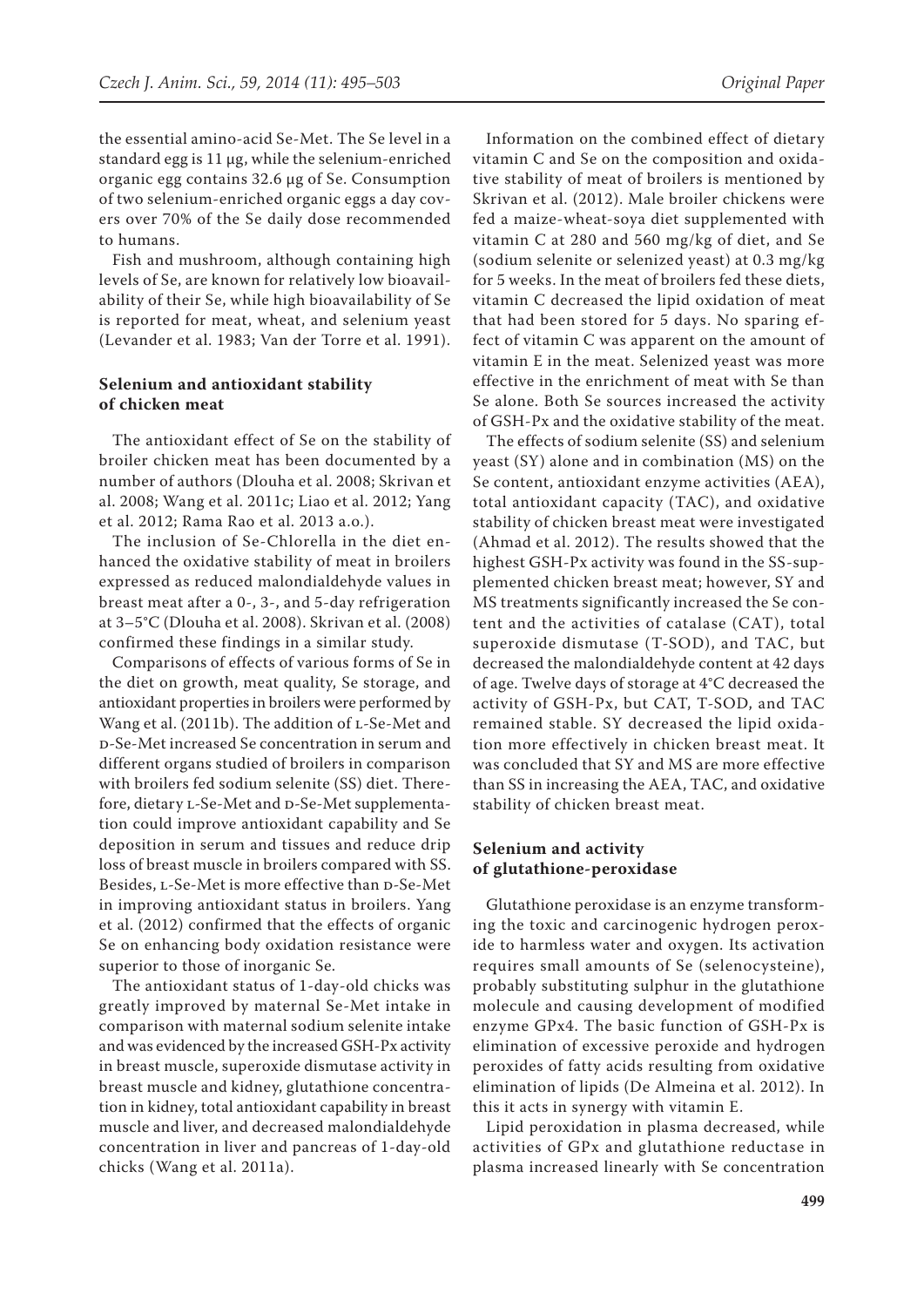in a broiler chicken diet (Rama Rao et al. 2013). The selenium source (selenium-enriched yeast and selenium-enriched alga *Chlorella*) level, including sodium selenite, significantly influenced the GSH-Px activity in breast and thigh meat (Heindl et al. 2010).

The activity of GSH-Px in breast meat was significantly higher in all treatments (0.16 U/g in control, 0.30 U/g in sodium selenite, and 0.23 U/g in sodium selenite-enriched alga of the *Chlorella* group). The inclusion of selenite-enriched alga of *Chlorella* in the diet enhanced the oxidative stability of meat expressed as reduced malondialdehyde values in breast meat after 0-, 3-, and 5-day refrigeration at 3–5°C (Dlouha et al. 2008).

The effect of organic and inorganic selenium on growth, meat quality, and antioxidant properties of broiler meat was studied by Yang et al. (2012). Serum GSH-Px activity in the experimental group was by 155.83% higher than that in the control. These results indicate that the effects of organic selenium on enhancing body oxidation resistance were superior to those of inorganic selenium.

The enzyme as such cannot be supplied with food as it is decomposed in the digestive tract. Therefore its concentration in the body is increased by the supply of its coenzyme, tri-peptide of glutathione.

## **Selenium and immune system**

Selenium is essential for the activity of multiple components of the human and animal immune system. Se deficit damages both cellular and humoral immunity (Artur et al. 2003). Se stimulates the immune system, strengthening proliferation of activated T lymphocytes (Rayman 2000). Daily intake of 200 µg of Se causes increased reaction of lymphocytes to antigenic stimulation and increase of their ability to mature to cytotoxic lymphocytes destroying tumour cells. The activity of natural killers increases, too. This mechanism is closely connected with increased numbers of receptors for interleukin-2 on the surface of the activated lymphocytes and natural killers. These interactions are critical for clonal expansion and differentiation to cytotoxic T cells (Rayman 2000; Arthur et al. 2003). Se insufficiency also affects humoral immunity resulting in reduced levels of IgG and IgM antibodies.

Effects of supplemented organic Se on immune response in broiler chickens were studied by Rama Rao et al. (2013). The cell-mediated immunity (lym-

phocyte proliferation ratio) increased linearly with dietary Se concentration. Another study (Funari et al. 2012) was conducted to evaluate the effect of different levels and sources of Se on humoral immunity of broilers. The immunity was evaluated by means of the reaction against the vaccine of Newcastle disease, and a reaction against sheep red blood cells (SRBC). The source and the level of Se showed no effect on the response against Newcastle vaccine and SRBC. The effect of Se source and its quantity on immune functions of broilers under thermal stress was studied by Liao et al. (2012). The results indicated that Se yeast was more effective than  $Na<sub>2</sub>SeO<sub>3</sub>$  or Se protein (AMMS Se) in increasing tissue Se retention; however, AMMS Se was more effective than  $\text{Na}_3\text{SeO}_3$ or Se yeast in improving immune functions of heat-stressed broilers.

Low-Se diet caused a decrease in the activities of total antioxidant capacity, superoxide dismutase, GSH-Px, and an increase in xanthine oxidization activity and malondialdehyde content. The study demonstrated that chickens fed diets deficient in Se exhibited lesions in immune organs, decreased serum interleukin-1β, interleukin-2 content, and serum tumour necrosis factor content, indicating that oxidative stress inhibited the development of immune organs and finally impaired the immune function of chickens (Zhang et al. 2012).

#### **Selenium and fatty acids in muscle tissue**

The effects of Se on fatty acid composition and oxidative stability of lipids in the breast muscle tissue were studied by Pappas et al. (2012). A yeast source was used for adding Se. Addition of supranutritional Se levels to chicken diets led to the production of Se-enriched meat. The levels of long-chain polyunsaturated fatty acids, namely C20:3n-6, C20:4n-6, C20:5n-3, C22:5n-3, and C22:6n-3, increased linearly as the Se inclusion levels in the diets increased. At slaughter, a linear decrease in lipid oxidation was observed with Se addition, possibly attributed to the antioxidant properties of Se. Addition of supranutritional Se to chicken diets, at levels well below those causing toxicity, leads to production of Se-enriched meat, protection of health-promoting long-chain fatty acids like C20:5n-3 and C22:6n-3, and protection of meat quality from oxidation at day 1 after slaughter.

Zdunczyk et al. (2011) studied effects of Se and vitamin E on the profile of fatty acids in breast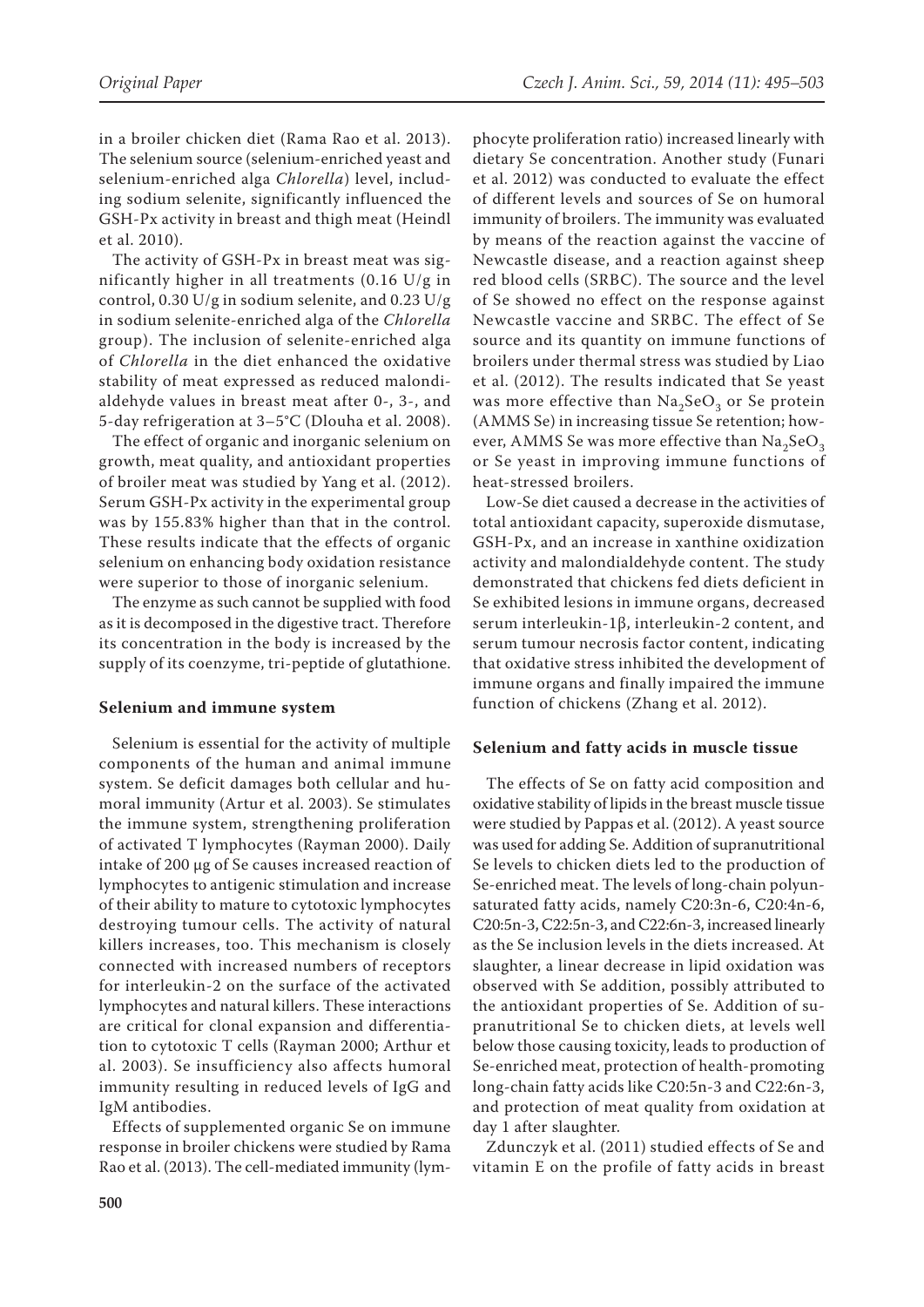musculature of broiler chickens. Fat of the breast muscle was demonstrated to contain a relatively high content of PUFA n-3 (4.84–5.25%), including C20:4n-3, C20:5n-3, C22:5n-3, and C22:6n-3 fatty acids originating from fish meal. In turn, no differences were reported in the fatty acid profile of fat of the broiler chickens breast muscle as affected by Se and vitamin E levels in the muscle. Higher proportions of n-3 poly-unsaturated fatty acids and reduction of mono-unsaturated fatty acids in the muscle tissue after supply of the organic form of Se were noted by Kralik et al. (2012, 2013).

### **Intoxication with selenium**

Generally speaking, inorganic compounds are more toxic than organic ones. In the order of decreasing toxicity the compounds may be sorted as follows: the most toxic selenite > selenate > selenocysteine > methylated selenium compounds. Selenium acid is the most toxic form of selenium (Barceloux 1999). Bartik and Piskac (1974) defined three types of intoxication with selenium: acute, sub-acute, and chronic poisoning (alkali disease). Acute intoxication is manifested with respiratory disorders, ataxia, diarrhoea or death. The signs include garlic odour of the breath caused by the presence of methyl selenide. The chronic form of intoxication caused by long-term supply of high selenium levels in the diet causes reduced feed intake, slowed down growth, hair loss, liver cirrhosis or anaemia. Chronic poisoning, called selenosis, most often occurs in regions with high selenium levels in soil and drinking water.

The range of selenium intake sufficient and still non-toxic for the organism is very narrow, depending, however, on the chemical form of Se. Trials in rats showed that Se intake in the amount of 5 mg/kg of body weight caused growth retardation, while 6.4 mg/kg of body weight caused liver changes and 8 mg/kg of body weight caused anaemia and increased mortality. The reason for growth retardation is reduced secretion of the growth hormone (WHO 1996). Complex poultry fodder mixes are recommended to include Se supplement of 0.5 mg/kg of the fodder mix. Higher Se levels in the rations can negatively affect animal health.

## **REFERENCES**

Ahmad H., Tian J., Wang J., Khan M.A., Wang Y., Zhang L., Wang T. (2012): Effects of dietary sodium selenite

and selenium yeast on antioxidant enzyme activities and oxidative stability of chicken breast meat. Journal of Agricultural Food Chemistry, 60, 7111–7120.

- Arthur J.R., McKenzie R.C., Beckett G.J. (2003): Selenium in the immune system. Journal of Nutrition, 133, 1457–1459.
- Attia Y.A., Abdalah A.A., Zeweil H.S., Bovera F., Tag El-Din A.A., Araft M.A. (2010): Effect of inorganic or organic selenium supplementation on productive performance, egg quality and some physiological traits of dual-purpose breeding hens. Czech Journal of Animal Science, 55, 505–519.
- Barceloux D.G. (1999): Selenium. Clinical Toxicology, 37, 145–172.
- Bartik M., Piskac A. (1974): Veterinary Toxicology. Státní zemědělské nakladatelství, Prague, Czech Republic. (in Czech)
- Briens M., Mercier Y.F., Vacchina V., Geraert P.A. (2013): Comparative study of a new organic selenium source *v*. seleno-yeast and mineral selenium sources on muscle selenium enrichment and selenium digestibility in broiler chickens. British Journal of Nutrition, 110, 617–624.
- Cai S.J., Wu C.X., Gong L.M., Song T., Wu H., Zhang L.Y. (2012): Effects of nano-selenium on performance, meat quality, immune function, oxidation resistance, and tissue selenium content in broilers. Poultry Science, 91, 2532–2539.
- Chen G., Wu J., Li C. (2013): The effect of different selenium levels on production performance and biochemical parameters of broilers. Italian Journal of Animal Science, 12, 486–491.
- Cousins F.B., Cairney I.M. (1961): Some aspects of selenium metabolism in sheep. Australian Journal of Agricultural Research, 12, 927–943.
- De Almeida J.N., Dos Santos G.R., Beteto F.M., De Medeiros L.G., Oba A., Shimokomaki M., Soares A.L. (2012): Dietary supplementation of chelated selenium and broiler chicken meat quality. Semina-Ciencias Agrarias, 33 (Suppl. 2), 3117–3122. (in Portuguese)
- De Medeiros L.G., Oba A., Shimokomaki M., Pinheiro J.W., Da Silva C.A., Soares A.L., Pissinati A., De Almeida M. (2012): Performance, broiler carcass and meat quality characteristics, supplemented with organic selenium. Semina-Ciencias Agrarias, 33 (Suppl. 2), 3361–3370. (in Portuguese)
- Dlouha G., Sevcikova S., Dokoupilova A., Zita L., Heindl J., Skrivan M. (2008): Effect of dietary selenium sources on growth performance, breast muscle selenium, glutathione peroxidase activity and oxidative stability in broilers. Czech Journal of Animal Science, 53, 265–269.
- Fairweather-Tait S., Hurrell R.F. (1996): Bioavailability of minerals and trace elements. Nutrition Research Reviews, 9, 295–324.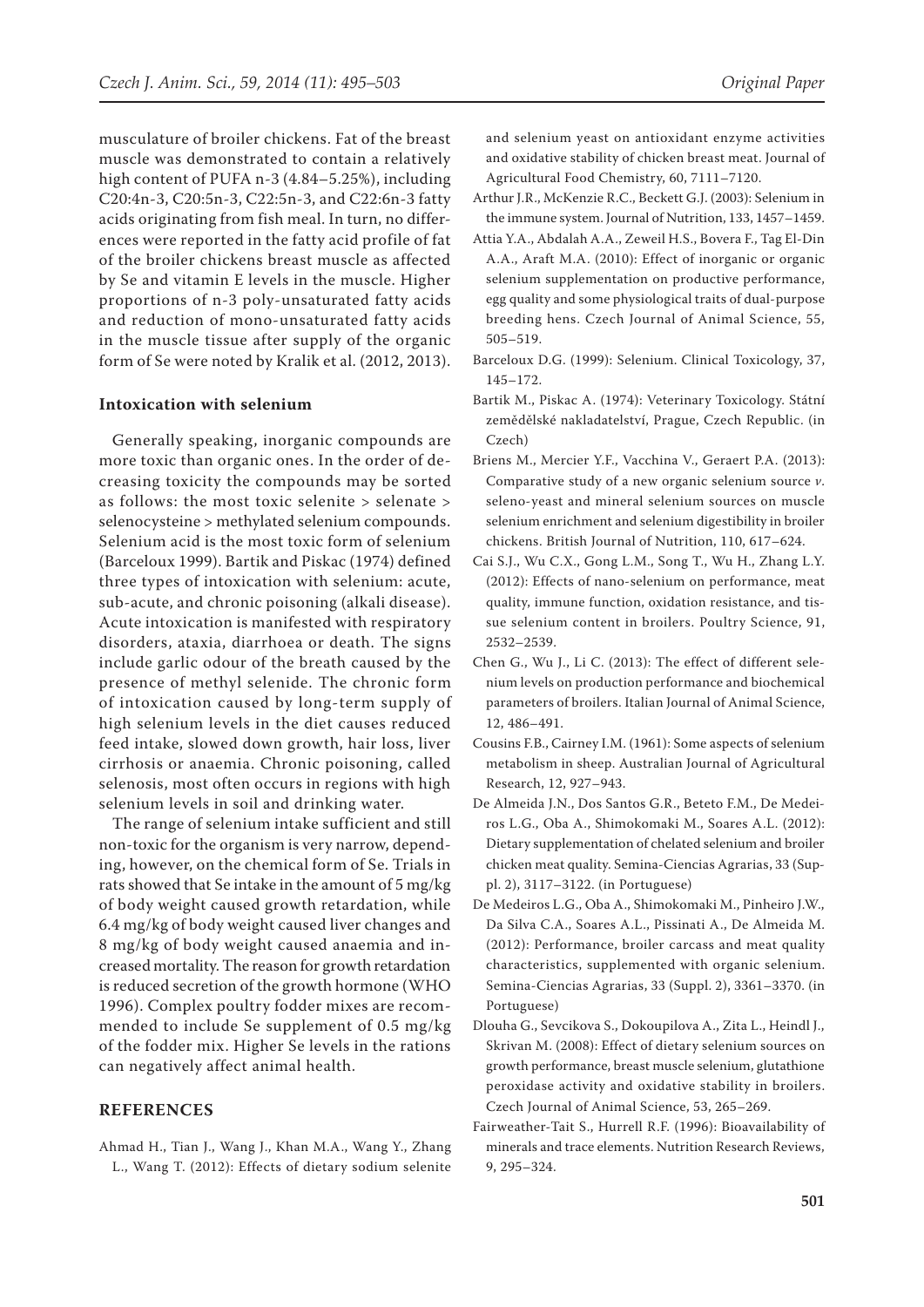- Funari Jr. P., de Albuquerque R., Murarolli V.D.A., Raspantini L.E.R., Cardoso A.L.S.P., Tessari E.N.C., Alves F.R. (2012): Different sources and levels of selenium on humoral immunity of broiler chickens. Ciência Rural, 42, 154–159. (in Portuguese)
- Groce A.W., Miller E.R., Keahey K.K., Ullrey D.E., Ellis D.J. (1971): Selenium supplementation of practical diets for growing-finishing swine. Journal of Animal Science, 32, 905–908.
- Habibian M., Ghazi S., Moeini M.M., Abdolmohammadi A. (2013): Effects of dietary selenium and vitamin E on immune response and biological blood parameters of broilers reared under thermoneutral or heat stress conditions. International Journal of Biometeorology, 58, 741–752.
- Harsini S.G., Habibiyan M., Moeini M.M., Abdolmohammadi A.R. (2012): Effects of dietary selenium, vitamin E, and their combination on growth, serum metabolites, and antioxidant defense system in skeletal muscle of broilers under heat stress. Biological Trace Element Research, 148, 322–330.
- Hartikainen H. (2005): Biogeochemistry of selenium and its impact on food chain duality and human health. Journal of Trace Elements Medicine and Biology, 28, 309–318.
- Heindl J., Ledvinka Z., Englmaierova M., Zita L., Tumova E. (2010): The effect of dietary selenium sources and levels on performance, selenium content in muscle and glutathione peroxidase activity in broiler chickens. Czech Journal of Animal Science, 55, 572–578.
- Hitchcock J.P., Miller E.R., Keahey K.K., Ullrey D.E. (1978): Effects of arsanilic acid and vitamin upon utilization of natural supplemental selenium by swine. Journal of Animal Science, 46, 425–435.
- Levander O.A., Alfthan G., Arvilommi H., Gref C.G., Huttunen J.K., Kataja M., Koivistoinen P., Pikkarainen J. (1983): Bioavailability of selenium to Finnish men as assessed by platelet glutathione peroxidase activity and other blood parameters. American Journal of Clinical Nutrition, 37, 887–897.
- Liao X., Lu L., Li S., Liu S., Zhang L., Wang G., Li A., Luo X. (2012): Effects of selenium source and level on growth performance, tissue selenium concentrations, antioxidation, and immune functions of heat-stressed broilers. Biological Trace Element Research, 150, 158–165.
- Kralik G., Gajcevic Z., Suchy P., Strakova E., Hanzek D. (2009): Effects of dietary selenium source and storage on internal quality of eggs. Acta Veterinaria Brno, 78, 219–222.
- Kralik Z., Kralik G., Grcevic M., Suchy P., Strakova E. (2012): Effects of increased content of organic selenium in feed on the selenium content and fatty acid profile in broiler breast muscle. Acta Veterinaria Brno, 81, 31–35.
- Kralik Z., Kralik G., Biazik E., Strakova E., Suchy P. (2013): Effects of organic selenium in broiler feed on the content

of selenium and fatty acid profile in lipids of thigh muscle tissue. Acta Veterinaria Brno, 82, 277–282.

- Mahan D.C., Cline T.R., Richert B. (1999): Effect of dietary levels of selenium-enriched yeast and sodium selenite, serum glutathione activity, carcass characteristics and loin duality. Journal of Animal Science, 77, 2172–2179.
- Muth O.H., Oldfield J.E., Remmert L.F., Schubert J.R. (1958): Effects of selenium and vitamin E on white muscle disease. Science, 128 (3331), 1090.
- Nyquist N.F., Rodbotten R., Thomassen M., Haug A. (2013): Chicken meat nutritional value when feeding red palm oil, palm oil or rendered animal fat in combinations with linseed oil, rapeseed oil and two levels of selenium. Lipids in Health and Disease, 12, 69.
- Pappas A.C., Zoidis E., Papadomichelakis G., Fegeros K. (2012): Supranutritional selenium level affects fatty acid composition and oxidative stability of chicken breast muscle tissue. Journal of Animal Physiology and Animal Nutrition, 96, 385–394.
- Rama Rao S.V., Prakash B., Raju M.V.L.N., Panda A.K., Poonam S., Murthy O.K. (2013): Effect of supplementing organic selenium on performance, carcass traits, oxidative parameters and immune responses in commercial broiler chickens. Asian Australasian Journal of Animal Sciences, 26, 247–252.
- Rayman M.P. (2000): The importance of selenium to human health. Lancet, 356, 233–241.
- Robinson M.F., Thomson C.D. (1983): The role of selenium in the diet. Nutrition Abstract and Reviews, 53, 3–26.
- Rozbicka-Wieczorek A.J., Szarpak E., Brzoska F., Sliwinski B., Kowalczyk J., Czauderna M. (2012): Dietary lycopenes, selenium compounds and fish oil affect the profile of fatty acids and oxidative stress in chicken breast muscle. Journal of Animal Feed Sciences, 21, 705–724.
- Schrauzer G.N. (2000): Selenomethionine: a review of its nutritional significance, metabolism and toxicity. Journal of Nutrition, 130, 1653–1656.
- Skrivan M., Dlouha G., Masata O., Sevcikova S. (2008): Effect of dietary selenium on lipid oxidation, selenium and vitamin E content in the meat of broiler chickens. Czech Journal of Animal Science, 53, 306–311.
- Skrivan M., Skrivanova V., Dlouha G., Branyikova I., Zachleder V., Vitova M. (2010a): The use of selenium-enriched alga *Scenedesmus quadricauda* in a chicken diet. Czech Journal of Animal Science, 55, 565–571.
- Skrivan M., Bubancova I., Marounek M., Dlouha G. (2010b): Selenium and alpha-tocopherol content in eggs produced by hens that were fed diets supplemented with selenomethionine, sodium selenite and vitamin E. Czech Journal of Animal Science, 55, 388–397.
- Skrivan M., Marounek M., Englmaierova M., Skrivanova E. (2012): Influence of dietary vitamin C and selenium, alone